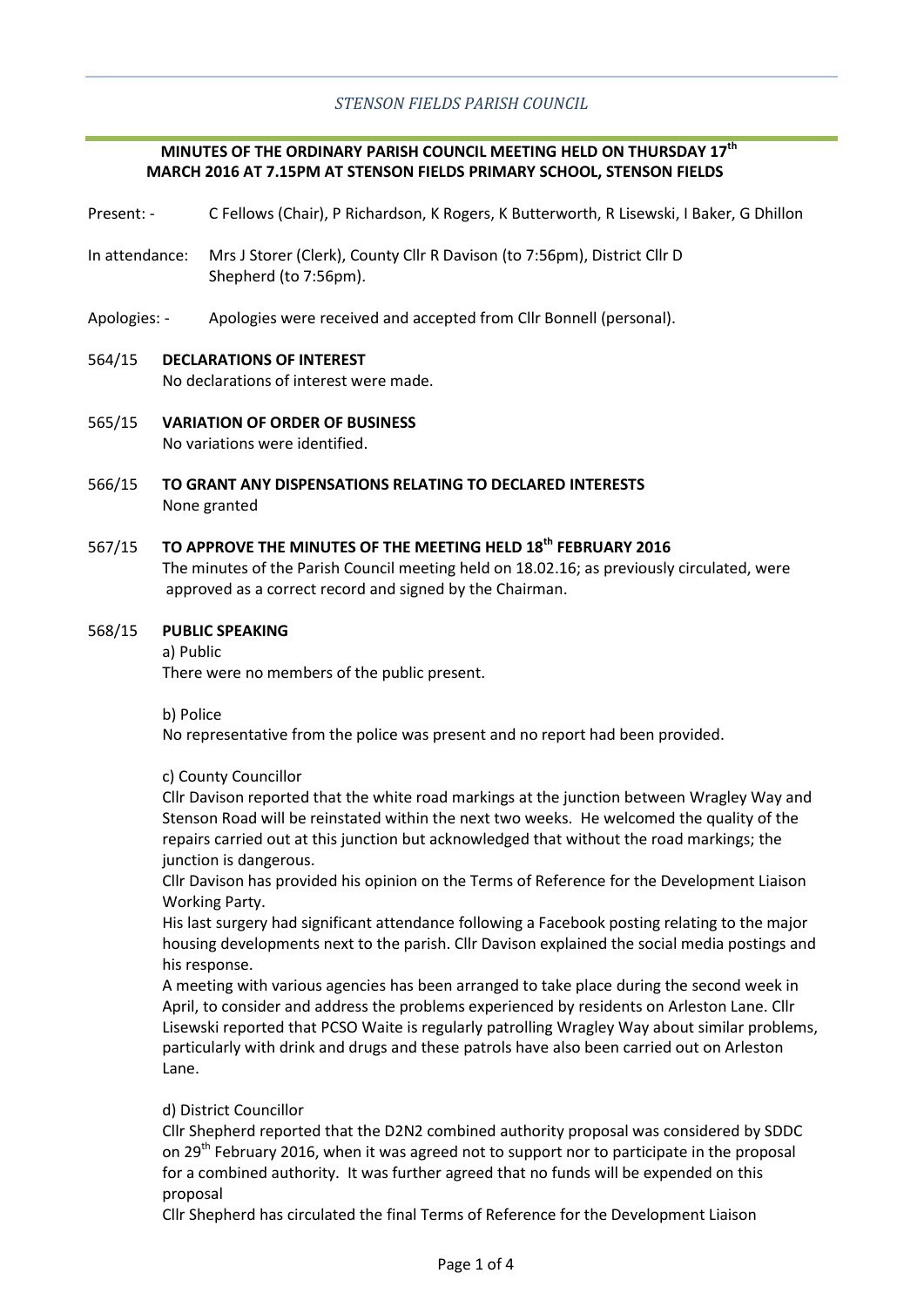Working Party and requested that the Parish Council appoints representatives to the Working Party and then a meeting will be organised. Cllr Shepherd has held a meeting with Ian Hey (SDDC Community Officer) and he is to consider the proposals raised; Cllr Shepherd will provide further information at the next Parish Council meeting.

There have been problems with two oak trees without TPOs and which have been affected by the developers' work; where the developers appear to have failed to adhere to the protocols in place relating to trees. The Enforcement Officer has visited the site and the developers have now taken action to protect these trees.

The damaged verges continue to be a problem and one which Cllr Shepherd is pursuing. Cllr Shepherd has received a reply to his Freedom of Information (FoI) request about accidents in areas where a VAS in situ. Whilst those connected with Stenson Fields acknowledge there is a problem with speeding, it appears to be difficult to obtain sufficient evidence to support this.

Fly tipping continues to be a problem on Lowes Lane and Cllr Shepherd reported that SDDC does take legal action against flytippers where there is evidence to do so.

7:56pm Cllr Davison and Cllr Shepherd left the meeting.

e) Members declaring an interest No declarations were made.

569/15 **TO DETERMINE WHICH ITEMS IF ANY TO BE TAKEN WITH THE PUBLIC EXCLUDED**

No items were deemed necessary to be taken with the public excluded.

#### 570/15 **CHAIRMAN'S ANNOUNCEMENTS AND REPORTS**

Cllr Fellows had nothing further to report.

## 571/15 **CLERK'S REPORT**

The Clerk's report had been previously circulated to all Councillors.

#### 572/15 **CORRESPONDENCE**

1. DALC – various circulars

2. Tower Mint Ltd – Commemorative Medal for Queen's  $90<sup>th</sup>$  birthday All items of correspondence was noted. No actions are to be taken on any item.

The Terms of Reference for the Working Party were considered and agreed. RESOLVED Cllrs Bonnell, Baker and Lisewski were appointed as the Parish Council's representatives on the Working Party, with any two of the three Parish Cllrs to attend a meeting.

#### 573/15 **FINANCE**

a) Accounts for payment

|         | Cheque No Payee & Description      | £      |
|---------|------------------------------------|--------|
| 1974    | Biffa – bins                       | 333.06 |
| 1975    | Mrs Cooper - website               | 124.96 |
| 1976    | Mrs J Storer - expenses            | 56.37  |
| 1977    | Cllr Fellows - chair's allowance   | 25.69  |
| 1978    | Mrs J Storer – Clerk's use of home | 84.32  |
| 1979-84 | March 2016 salaries                | 991.53 |

b) To consider any amendments to the Risk Assessments There were no amendments made to the risk assessments

c)To appoint the internal auditor for 2015/16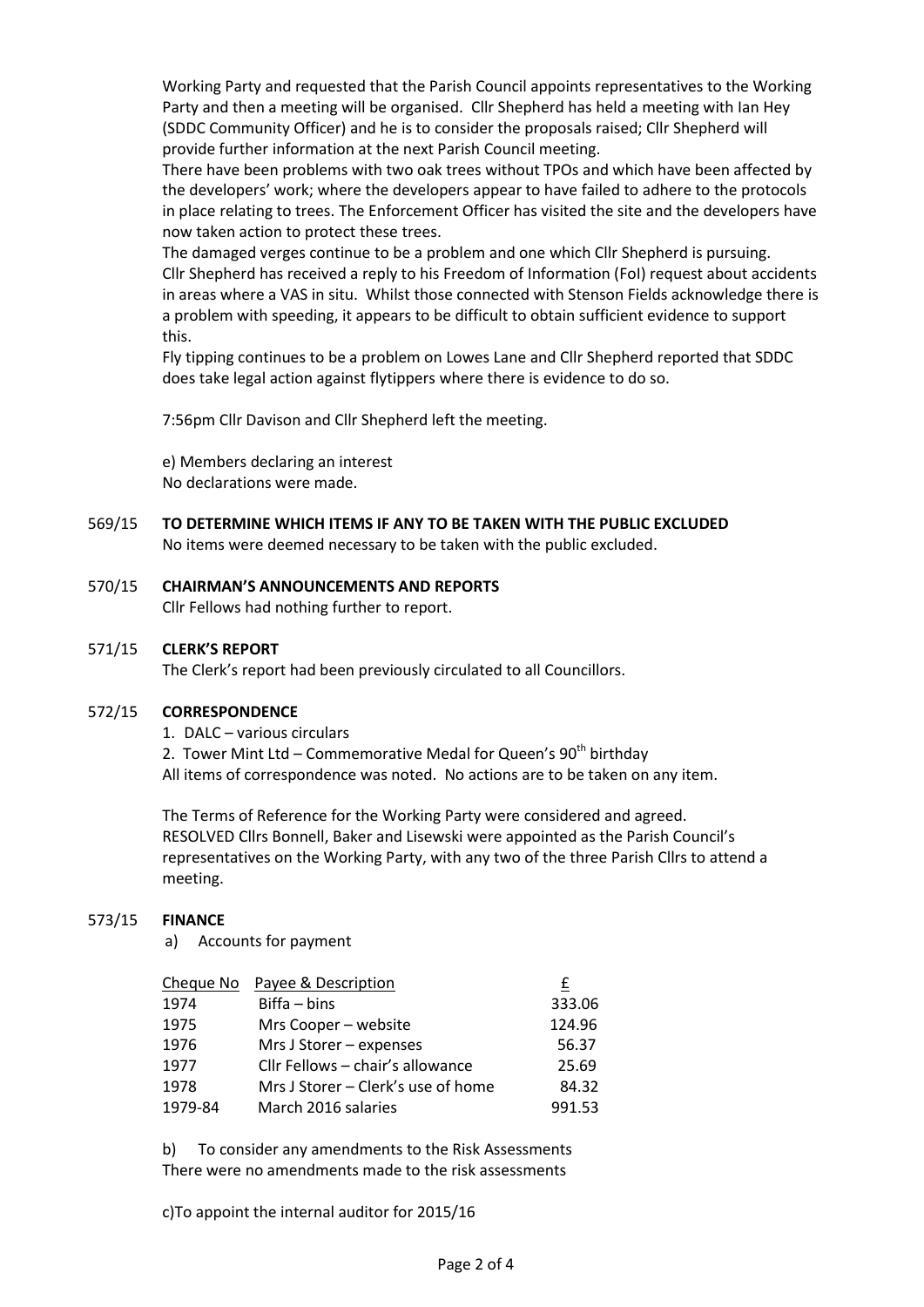The Clerk had provided a short report on the appointment of the internal auditor and made the recommendation that Brian Wood is again appointed as the internal auditor. RESOLVED Brian Wood be appointed as the Parish Council's internal auditor for the financial year ending 31<sup>st</sup> March 2016.

## 574/15 **PLANNING**

**Applications** 

None

Decisions

9 2016 0039 – The retrospective application for a single storey side extension at 2 Glendon Road, Stenson Fields

**GRANTED** 

Cllrs commented that a previously reported problem of a garage being used as living accommodation, is still continuing. This has previously been reported to SDDC and the Clerk was requested to report this again to SDDC Enforcement Officer **(Action: Clerk).**

# 575/15 **POLICE ISSUES/ SPEED LIMITS/ ROAD SAFETY**

- a) The white road markings at Glencroft Drive and Grampian Way are still missing. The Clerk will report this to Derby City Council.**(Action: Clerk)**
- b) Reports were received of suspected instances of drink driving following observation of alleged poor driving when some vehicles leave a local pub. The Clerk will report this to the police **(Action: Clerk).**
- c) Young persons have been observed using a gap in a hedge at Stenson Road to take a short cut to cross the road into the new development. The location at which this is occurring was of concern to Cllrs, as they viewed that it will only be a matter of time before a pedestrian is hit by passing traffic.
- d) Mini motos have been observed driving on pavements and this has been reported to the police. The police have stated that they are unable to assist without names and addresses of the alleged offender.

# 576/15 **SAXONGATE**

There is nothing further to report except that the estate is nearly completed and no work has commenced on the community centre and no actions have been taken on the recommendations for the balancing pond.

# 577/15 **LENGTHSMAN SCHEME**

There are no major issues. There continues to be problems with anti social behaviour in the bus shelters. Both SDDC and the police are aware of, and considering, the problem. The Parish Council noticeboard on Wragley Way has suffered some minor damage. Drug paraphernalia has been found on Grampian Way, reported to the police and was quickly removed.

# 578/15 **ENVIRONMENT**

- a) Cllrs were requested to identify areas which would benefit from bulb planting **(Action: all Parish Cllrs)**
- b) The Fox Close hedges have been attended to, along with the trees on Ledbury Chase.
- c) The debris left on the shrub beds on Grampian Way has been removed.
- d) The door on the rubbish bin by the railway bridge, installed by SDDC, is broken. The Clerk reported this to SDDC but no action has been taken. The Clerk will remind SDDC of the damage.**(Action: Clerk)**

# 579/15 **TO RECEIVE ANY UPDATE ON THE PROPOSED BOUNDARY CHANGE**

There was nothing further to report; the Parish Council still will await the decision of the